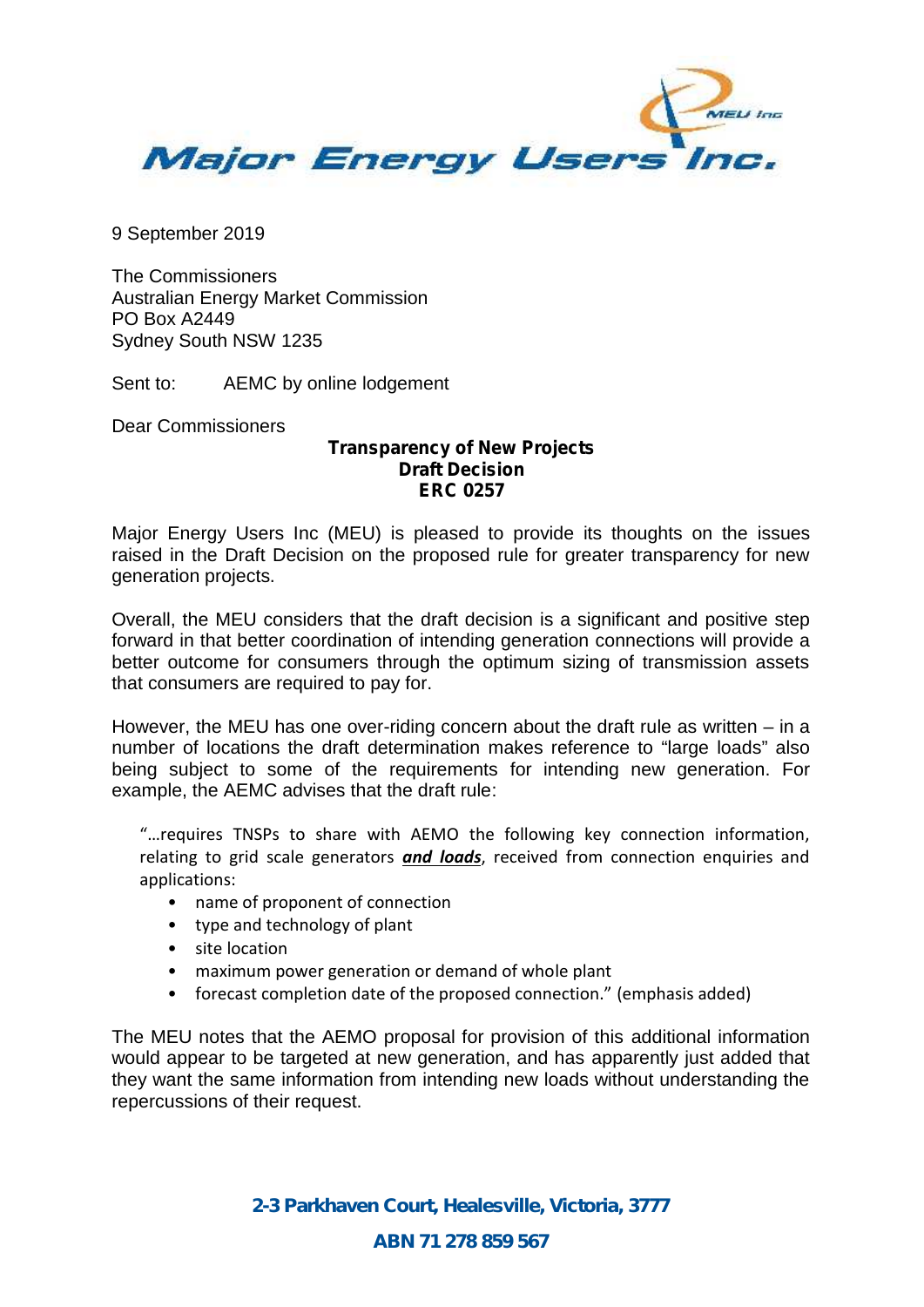The MEU accepts that, so AEMO can carry out its tasks (such as in relation to the ISP and general transmission network augmentation) there should be a requirement for TNSPs to share details with AEMO of proposed increased demands at specific locations in the transmission network and the likely time any increased demand will occur. However, **the MEU has a strong objection to more detail than this being provided to AEMO, and objects even more strongly for anything more being published by AEMO.**

The MEU does not see that AEMO needs any more detail than potential increased demand and timing at a specific point in the transmission network for it to perform its duties. The MEU does not consider that provision of the name of proponents for the increased load, details of the proposed plant, specific geographic locations or maximum power demand for each applicant for a new connection provides AEMO with any better ability to carry out its tasks than the mere provision of an expected increase in demand at a point in the transmission system<sup>1</sup>.

As a general observation, the MEU points out that end users do not want to be part of the electricity market as such, because they have their own markets to devote their attention to. While end users do get involved with the electricity market, it is only because this is one way of reducing the extraordinarily high costs for electricity they face. Given the option, end users would prefer just to receive electricity as and when they need it and not have to worry about the problems associated with the how the electricity market operates or how end users might better interface with it. So while end users (especially large users of electricity) do get involved with electricity market issues, it is not by desire but more through necessity.

What end users do know is that they all operate in their own strongly competitive markets and their competitors try desperately to find out what their future plans are so they are aware of any changes in **their own markets** in order to manage these changes. Just stating that a firm is seeking a new or expanded connection, indicates that the firm is planning an augmentation to its existing operations. If a competitor is aware that another firm is proposing a new plant (particularly when notified by type and technology and location), this erodes the competitive advantage the firm might achieve if that information was not available. In particular, knowledge of the peak demand the new load might be contemplating provides information to deduce the size and capacity of the new facility.

So publishing the name of an end user looking to connect to the grid, where and what the peak demand is provides competitors with a considerable insight as to what an end user might be planning. Such useful information can lead to the loss of any competitive advantage that might have existed for the proponent.

The MEU does recognise that knowing that at a particular substation might see increased demand or have to increase in size is useful information to the electricity

 $1$  The MEU sees that this information might be provided to a TNSP from either an end user intending to connect to the transmission system or from a distribution network service provider providing advice of an expected increased demand at a transmission substation.